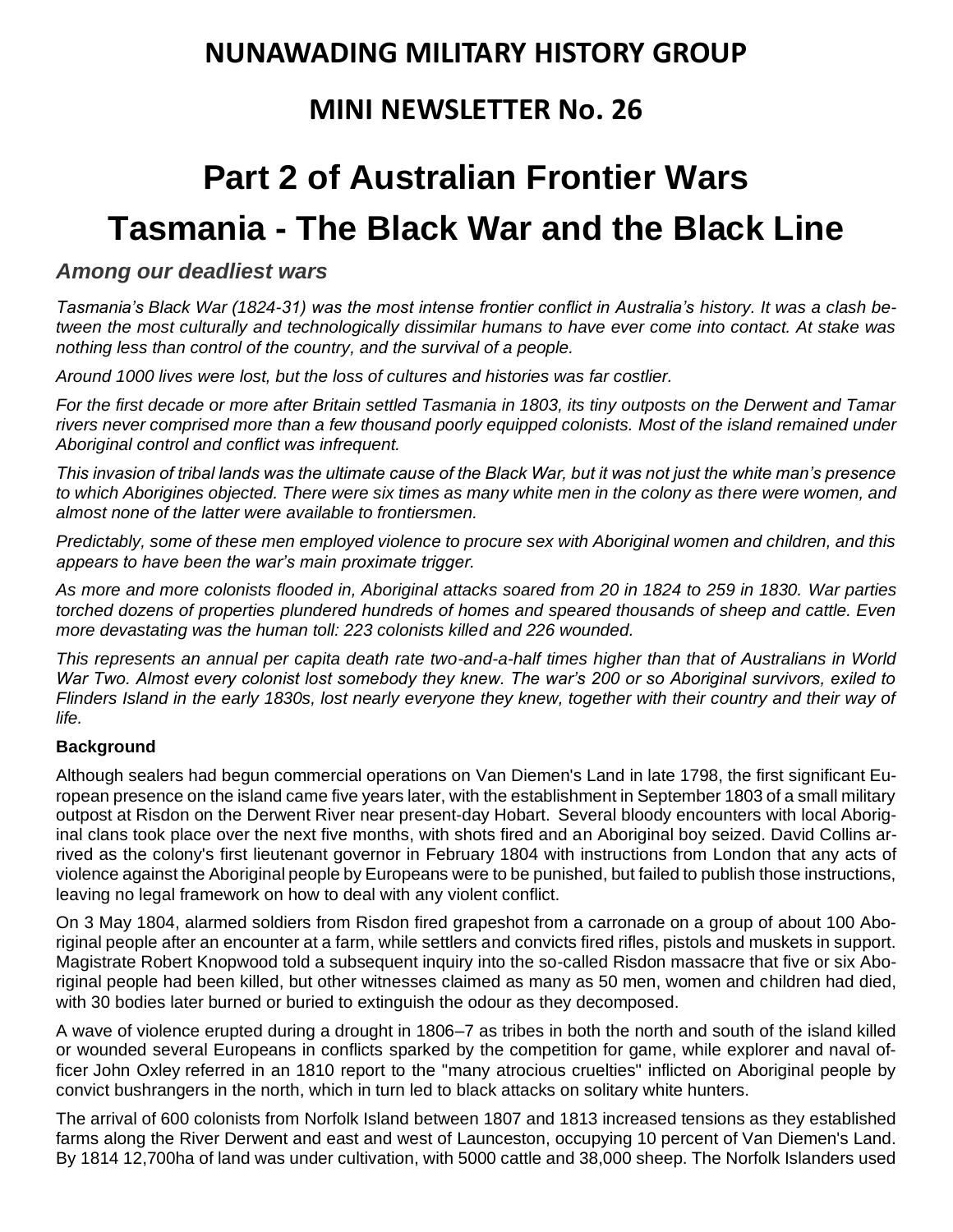violence to stake their claim on the land, attacking Aboriginal camps at night, slaughtering parents and abducting the orphaned children as their servants. The attacks prompted retaliatory raids on settlers' cattle herds in the southeast. Between 1817 and 1824 the colonial population rose from 2000 to 12,600 and in 1823 alone more than 1000 land grants totaling 175,704ha were made to new settlers; by that year Van Diemen's Land's sheep population had reached 200,000 and the so-called Settled Districts accounted for 30 per cent of the island's total land area. The rapid colonisation transformed traditional kangaroo hunting grounds into farms with grazing livestock as well as fences, hedges and stone walls, while police and military patrols were increased to control the convict farm labourers.

Over the first two decades of settlement Aboriginal people launched at least 57 attacks on white settlers, punctuating a general calm, but by 1820 the violence was becoming markedly more frequent, with one Russian explorer reporting that year that "the natives of Tasmania live in a state of perpetual hostility against the Europeans". From the mid-1820s, the number of attacks initiated by both whites and blacks rose sharply. It was reported the main reasons for settler attacks on Aboriginal people were revenge, killing for sport, sexual desire for women and children and suppression of the native threat. Van Diemen's Land had an enormous gender imbalance, with male colonists outnumbering females six to one in 1822 and the ratio as high as 16 to one among the convict population. The "voracious appetite" for native women was the most important trigger for the Black War. Sex continued to be a central motivation for attacking natives until around 1828, by which time killing the enemy had taken priority over raping them.

#### **Crisis Years 1825-1831**

From 1825 to 1828, the number of native attacks more than doubled each year, raising panic among settlers. By 1828, says Clements, colonists had no doubt they were fighting a war—"but this was not a conventional war, and the enemy could not be combated by conventional means. The blacks were not one people, but rather a number of disparate tribes. They had no home base and no recognisable command structure."



**Tasmanian Aboriginals attacking a shepherds' hut**

George Arthur, Governor of the colony since May 1824, had issued a proclamation on his arrival that placed Aboriginal people under the protection of British law and threatened prosecution and trial for Europeans who continued to "wantonly destroy" them. Arthur sought to establish a "native institution" for Aboriginal people and in September 1826 expressed a hope that the trial and subsequent hanging of two Aboriginal people arrested for the spearing of three colonists earlier that year would "not only prevent further atrocities ... but lead to a conciliatory line of conduct". But between September and November 1826 six more colonists were murdered. Among them was George Taylor Junior, a "respectable settler" from Campbell Town, whose body was found "transfixed with many spears, and his head dreadfully shattered with blows, inflicted either with stones or [waddies.](https://en.wikipedia.org/wiki/Waddy)" The *Colonial Times* newspaper, in response, demanded a drastic change of official policy, urging the forcible removal of all Aboriginal people from the Settled Districts to an island in the [Bass Strait.](https://en.wikipedia.org/wiki/Bass_Strait) It warned: "Self-defence is

the first law of nature. The government must remove the natives—if not, they will be hunted down like wild beasts, and destroyed!"

Responding to the rising panic, Arthur on 29 November 1826 issued a government notice setting out the legal conditions under which the colonists could kill Aboriginal people when they attacked settlers or their property.

Over the summer of 1826–7 clans from the Big River, Oyster Bay and North Midlands nations speared a number of stock-keepers on farms and made it clear that they wanted the settlers and their sheep and cattle to move from their kangaroo hunting grounds. Settlers responded vigorously, resulting in many mass-killings, though this was poorly reported at the time. On 8 December 1826 a group led by Kickerterpoller threatened a farm overseer at Bank Hill farm at Orielton, near [Richmond;](https://en.wikipedia.org/wiki/Richmond,_Tasmania) the following day soldiers from the [40th Regiment](https://en.wikipedia.org/wiki/40th_Regiment_of_Foot) killed 14 Aboriginal people from the Oyster Bay nation and captured and jailed another nine, including Kickerterpoller. In April 1827 two shepherds were killed at Hugh Murray's farm at Mount Augustus near Campbell Town, south of Launceston, and a party of settlers with a detachment of the 40th Regiment launched a reprisal attack at dawn on an undefended Aboriginal camp, killing as many as 70 Aboriginal men, women and children. In March and April several settlers and convict servants were killed and a pursuit party avenged one of the incidents in a dawn raid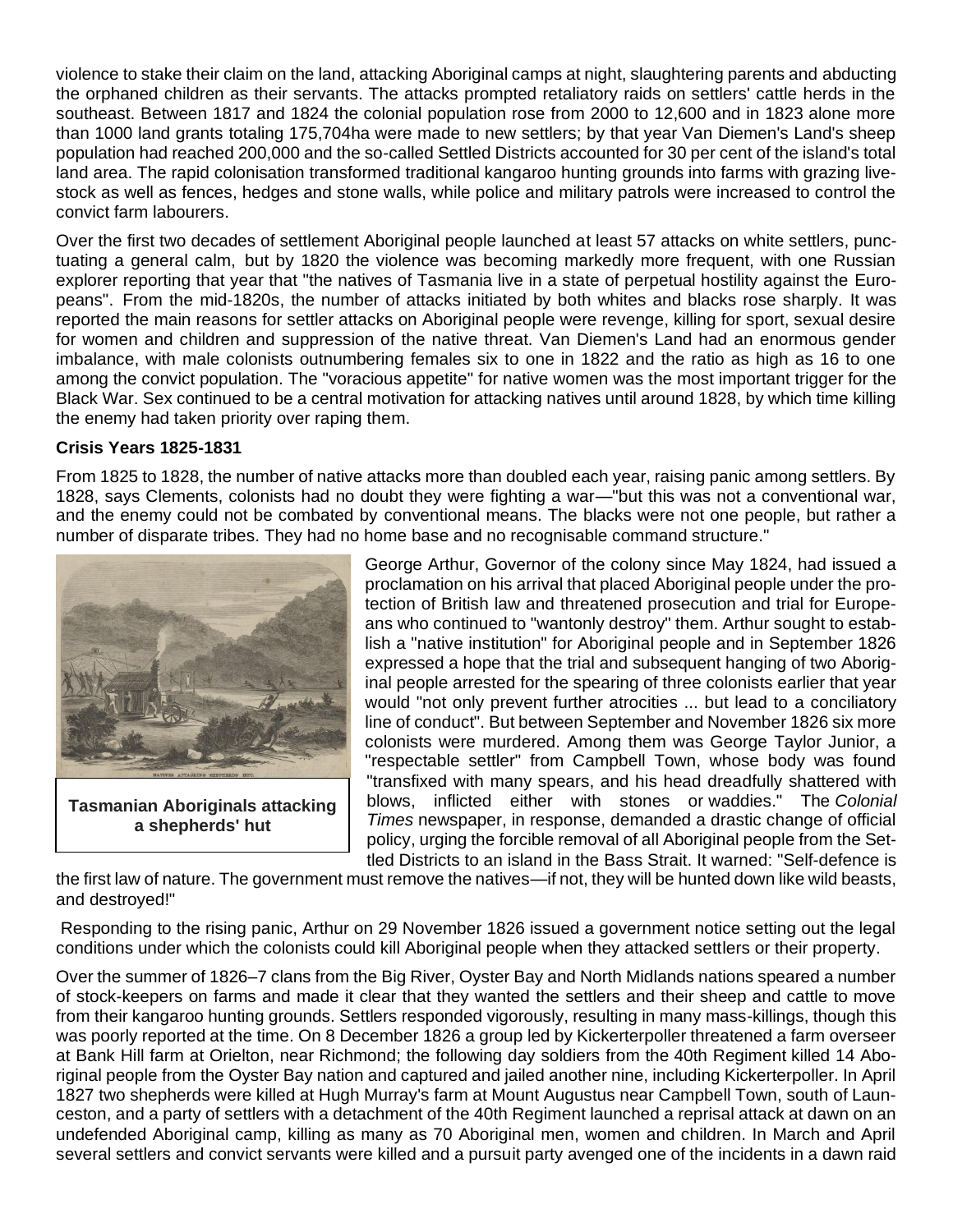in which "they fired volley after volley in among the Blackfellows ... they reported killing some two score (40)." In May 1827 a group of Oyster Bay Aboriginal people killed a stock-keeper at Great Swanport near [Swansea](https://en.wikipedia.org/wiki/Swansea,_Tasmania) and a party of soldiers, field police, settlers and stock-keepers launched a night raid on the culprits' camp. A report noted: "Volley after volley of ball cartridge was poured in upon the dark groups surrounding the little campfires. The number slain was considerable."

In a letter to colonial officials in London in April 1828, Arthur admitted:

"We are undoubtedly the first aggressors, and the desperate characters amongst the prisoner population, who have from time to time absconded into the woods, have no doubt committed the greatest outrages upon the natives, and these ignorant beings, incapable of discrimination, are now filled with enmity and revenge against



**Proclamation board labelled ["Governor](https://en.wikipedia.org/wiki/Thomas_Davey_(governor))  [Davey'](https://en.wikipedia.org/wiki/Thomas_Davey_(governor))s [Proclamation"](https://en.wikipedia.org/wiki/Governor_Davey%27s_Proclamation) painted in Van Diemen's Land about 1830, in the time of Governor Arthur. Nailed to trees, proclamation boards were designed to show that colonists and Aboriginal people were equal before the law, and they depicted a policy of friendship and equal justice which did not exist at the height of the Black War.**

the whole body of white inhabitants. It is perhaps at this time in vain to trace the cause of the evil which exists; my duty is plainly to remove its effects; and there does not appear any practicable method of accomplishing this measure, short of entirely prohibiting the Aborigines from entering the settled districts ..." Arthur enforced the border by deploying almost 300 troops from the 40th and [57th](https://en.wikipedia.org/wiki/57th_(West_Middlesex)_Regiment_of_Foot) Regiments at 14 military posts along the frontier and within the Settled Districts. The tactic appeared to deter Aboriginal attacks; through the winter of 1828 few Aboriginal people appeared in the Settled Districts, and those that did were driven back by military parties. Among them were at least 16 undefended Oyster Bay people who were killed in July at their encampment in the Eastern Tiers by a detachment of the 40th Regiment.

#### **Martial law, November 1828**

Any hopes of peace in the Settled Districts were dashed in spring. Between 22 August and 29 October 15 colonists died in 39 Aboriginal attacks about one every two days—as the Oyster Bay and Big River clans launched raids on stock huts, while Ben Lomond and North clans burned down stock huts along the Nile and Meander rivers in the east and west. From early October Oyster Bay warriors also began killing white women and children. Galvanised by the escalation of violence, Arthur called a meeting of Van Diemen's Land's Executive Council—comprising himself, the chief justice and the colonial treasurer—and on 1 November declared [martial law](https://en.wikipedia.org/wiki/Martial_law) against the Aboriginal people in the Settled Districts, who were now "open enemies of the King".

Martial law would remain in force for more than three years, the longest period of martial law in Australian history.

Arthur then established military patrols or "pursuing parties" of eight to 10 men from the [39th,](https://en.wikipedia.org/wiki/39th_(Dorsetshire)_Regiment_of_Foot) 40th and 63rd Regiments who were ordered to remain in the field for about two weeks at a time, scouring the Settled Districts for Aboriginal people, whom they should capture or shoot. By March 1829, 23 military parties, a total of about 200 armed soldiers, were